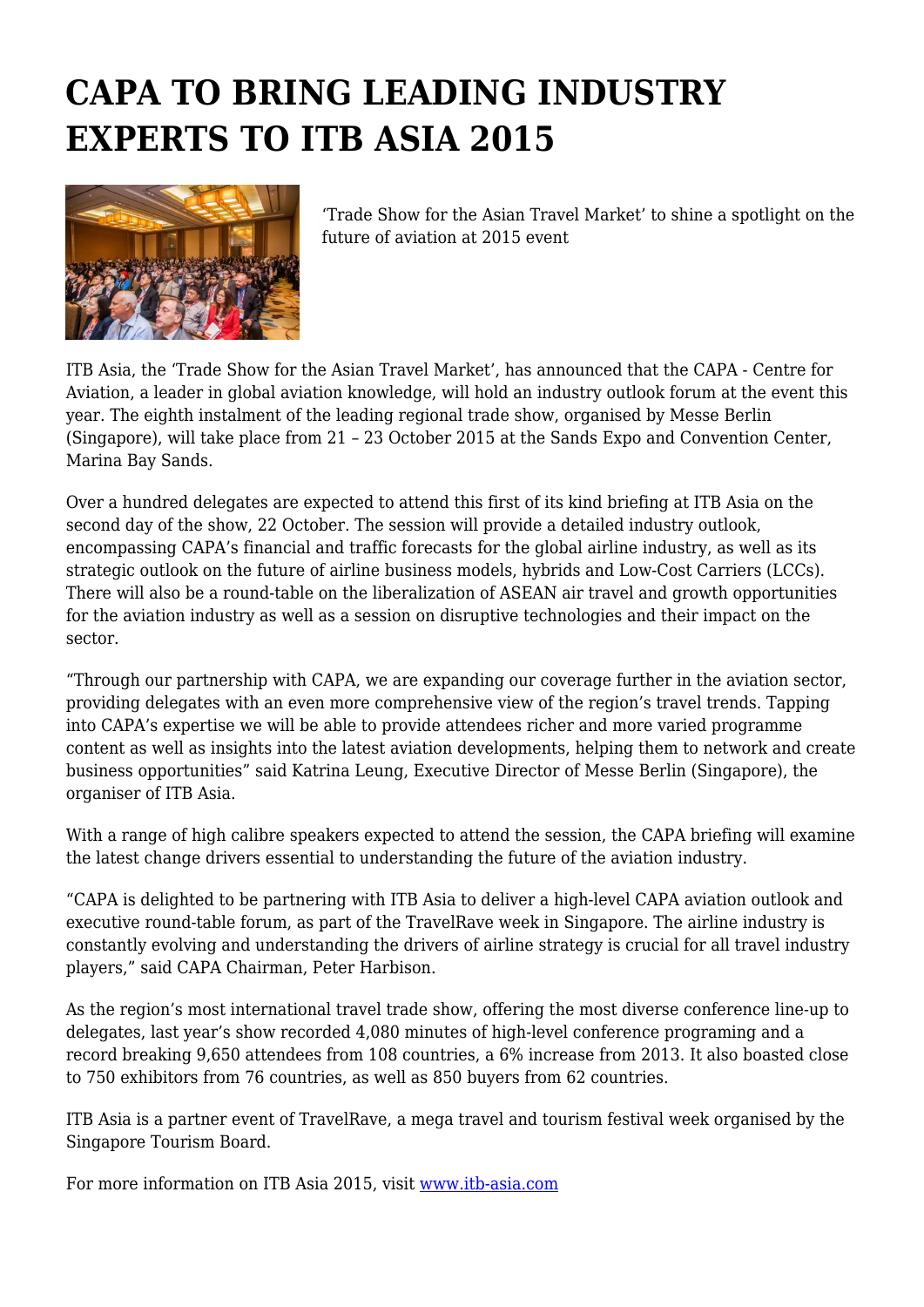# **About ITB Asia 2015**

ITB Asia 2015 will take place at the Sands Expo and Convention Center, Marina Bay Sands, from 21 - 23 October. It is organised by Messe Berlin (Singapore) Pte Ltd and supported by the Singapore Exhibition & Convention Bureau. The event will feature hundreds of exhibiting companies from the Asia-Pacific region, Europe, the Americas, Africa and the Middle East, covering not only the leisure market, but also corporate and MICE travel. Exhibitors from every sector of the industry, including destinations, airlines and airports, hotels and resorts, theme parks and attractions, inbound tour operators, inbound DMCs, cruise lines, spas, venues, other meeting facilities and travel technology companies are all expected to attend.

[www.itb-asia.com.](http://www.itb-asia.com/)

### **About CAPA – Centre for Aviation**

Founded in 1990, CAPA is the leading global provider of independent aviation market intelligence, analysis and data services at www.centreforaviation.com. Understanding aviation markets is our great strength. CAPA also runs six aviation conferences around the world each year, attracting airline CEOs from around the world to speak on contemporary issues facing the industry.

## **ITB Asia and ITB Berlin**

Press Officer Astrid Zand Messedamm 22 D-14055 Berlin Phone: +4930 3038- 2275 Fax: +4930 3038-2141

[Zand@messe-berlin.de](mailto:Zand@messe-berlin.de)

[www.messe-berlin.com](http://www.messe-berlin.com/)

## **ITB Asia PR Contact for the Asian Region:**

Brenda Yeo / Rosemary Hayes Ketchum Singapore Phone: (+65) 62202623

[Brenda.Yeo@ketchum.com.sg](mailto:Yeo@ketchum.com.sg)

[Rosemary.Hayes@ketchum.com.sg](mailto:Rosemary.Hayes@ke%20tchum.com.sg)

**For additional details**

[www.itb-asia.com](http://www.itb-asia.com/)

Like us on [facebook.com/itbasia](http://www.facebook.com/itbasia)

**Follow us** [@ITBAsia](http://twitter.com/itbasia)

**Join the conversation** [here](https://www.linkedin.com/groups/ITB-Asia-6790731)

Date: 2015-07-01